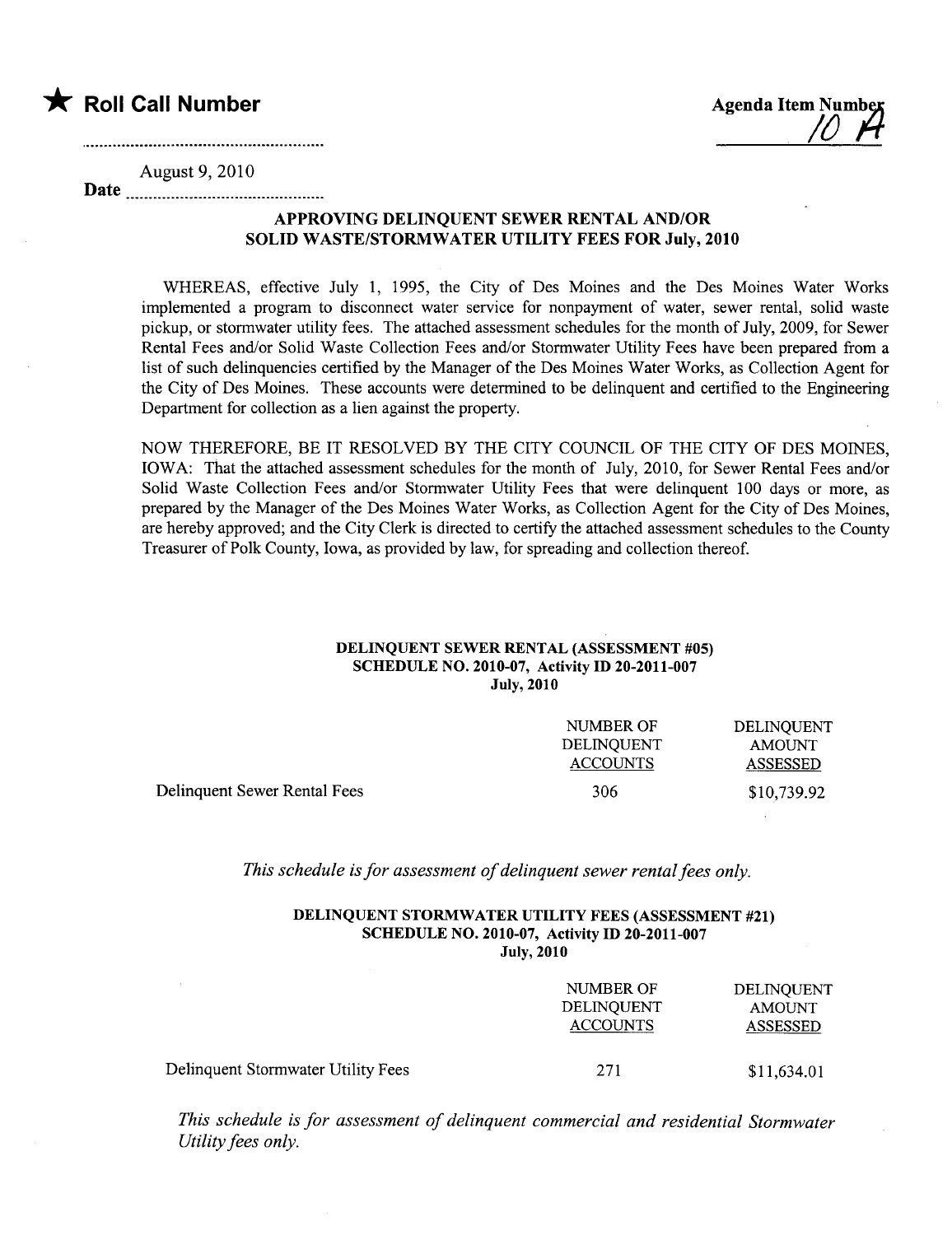

**Date** <u>August 9, 2010</u>

### DELINQUENT SOLID WASTE FEES (ASSESSMENT #17) SCHEDULE NO. 2010-07, Activity ID 20-2011-007 July, 2010

|                             | NUMBER OF         | DELINOUENT    |
|-----------------------------|-------------------|---------------|
|                             | <b>DELINOUENT</b> | <b>AMOUNT</b> |
|                             | <b>ACCOUNTS</b>   | ASSESSED      |
| Delinquent Solid Waste Fees | 282               | \$16,183.91   |

This schedule is for assessment of delinquent residential Solid Waste Utilty fees only.

Moved by to adopt.

 $\cancel{\approx}$ 2

| FORM APPROVED: Wollen Kulpf |  |
|-----------------------------|--|
|                             |  |

Kathleen Vanderpool Deputy City Attorney

| <b>COUNCIL ACTION</b> | <b>YEAS</b> | <b>NAYS</b> | <b>PASS</b> | <b>ABSENT</b>   | <b>CERTIFICATE</b>                                                                                   |
|-----------------------|-------------|-------------|-------------|-----------------|------------------------------------------------------------------------------------------------------|
| <b>COWNIE</b>         |             |             |             |                 |                                                                                                      |
| <b>COLEMAN</b>        |             |             |             |                 | I, DIANE RAUH, City Clerk of said City hereby                                                        |
| <b>GRIESS</b>         |             |             |             |                 | certify that at a meeting of the City Council of<br>said City of Des Moines, held on the above date, |
| <b>HENSLEY</b>        |             |             |             |                 | among other proceedings the above was adopted.                                                       |
| <b>MAHAFFEY</b>       |             |             |             |                 |                                                                                                      |
| <b>MEYER</b>          |             |             |             |                 | IN WITNESS WHEREOF, I have hereunto set my                                                           |
| <b>MOORE</b>          |             |             |             |                 | hand and affixed my seal the day and year first<br>above written.                                    |
| <b>TOTAL</b>          |             |             |             |                 |                                                                                                      |
| <b>MOTION CARRIED</b> |             |             |             | <b>APPROVED</b> |                                                                                                      |
|                       |             |             |             |                 |                                                                                                      |
|                       |             |             |             |                 |                                                                                                      |
|                       |             |             |             | Mavor           | City Clerk                                                                                           |